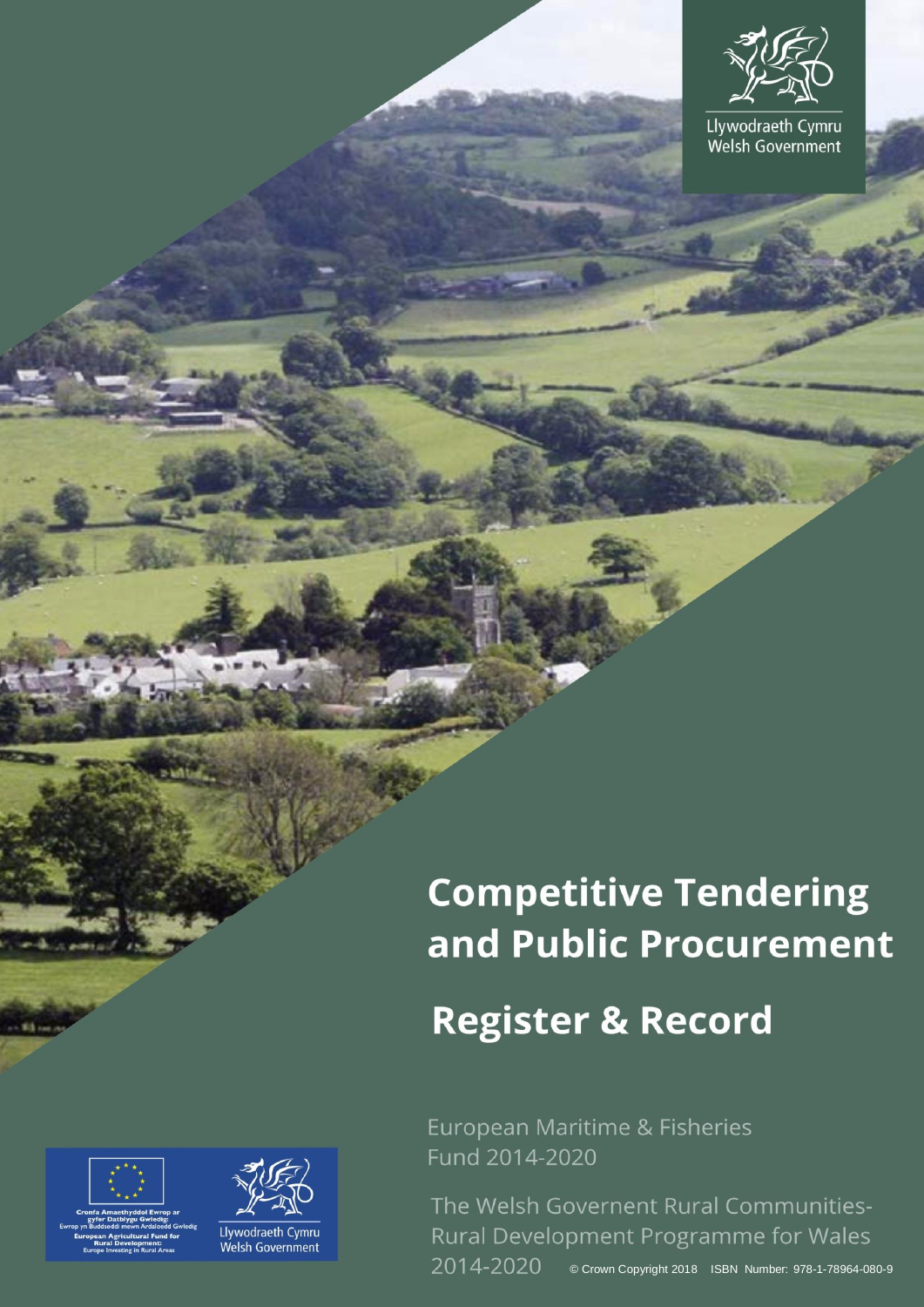#### **Guidance for completion**

- **Project Sponsors should complete both the "Competitive Tendering Register" (one for the whole project) and the** "**Competitive Tendering Record" (one for each competitive tendering exercise).**
- **Project sponsors should use the register & record in conjunction with the ["Competitive Tendering and Public Procurement](https://beta.gov.wales/rural-grants-payments)  [Technical Guidance Notes"](https://beta.gov.wales/rural-grants-payments). This document can be found on the Welsh Government website.**
- **This document must be complete and up to date for all tendering exercises and available upon request. Failure to do so may result in your grant being reclaimed in full or in part.**
- **All relevant documents (for example; Invitation to quote letters; technical specification; copies of quotes; rejection and selection letters) must be referenced and retained as supporting evidence with this register & record.**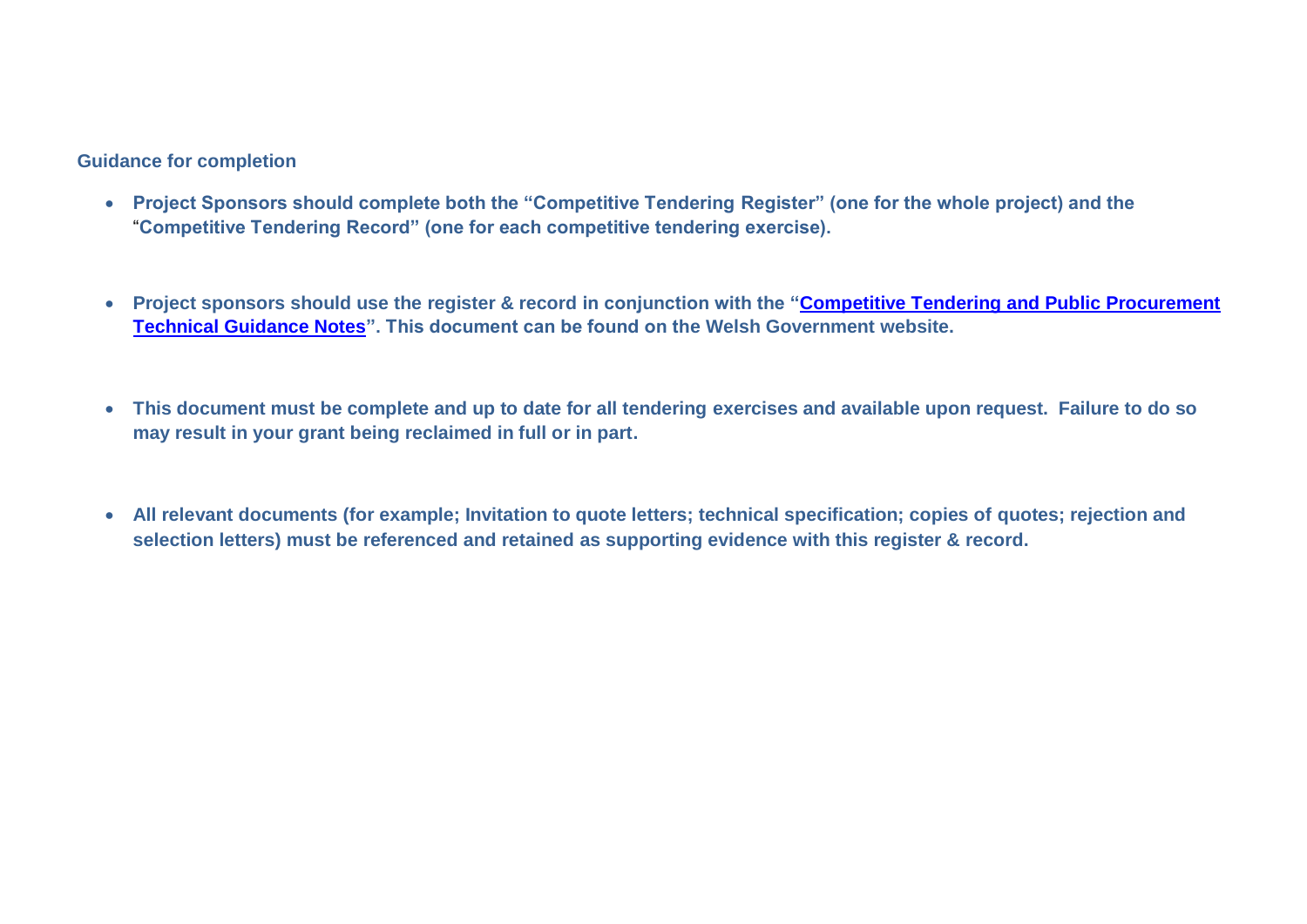| <b>Competitive Tendering Register</b>           |                   |                                    |                |                                       |              |                            |         |                                             |  |
|-------------------------------------------------|-------------------|------------------------------------|----------------|---------------------------------------|--------------|----------------------------|---------|---------------------------------------------|--|
| <b>Item Name</b>                                | <b>Item Value</b> | <b>Selected</b><br><b>Supplier</b> | Quote<br>Value | Quote <sub>2</sub><br><b>Supplier</b> | <b>Value</b> | Quote 3<br><b>Supplier</b> | Value   | <b>Advertised on</b><br>Sell 2 Wales<br>Y/N |  |
| Example:<br><b>Food</b><br>packaging<br>machine | £35,000           | <b>James Ltd</b>                   | £35,000        | <b>Harriet Ltd</b>                    | £40,000      | <b>Other Ltd</b>           | £37,000 | $\boldsymbol{N}$                            |  |
|                                                 |                   |                                    |                |                                       |              |                            |         |                                             |  |
|                                                 |                   |                                    |                |                                       |              |                            |         |                                             |  |
|                                                 |                   |                                    |                |                                       |              |                            |         |                                             |  |
|                                                 |                   |                                    |                |                                       |              |                            |         |                                             |  |
|                                                 |                   |                                    |                |                                       |              |                            |         |                                             |  |
|                                                 |                   |                                    |                |                                       |              |                            |         |                                             |  |
|                                                 |                   |                                    |                |                                       |              |                            |         |                                             |  |
|                                                 |                   |                                    |                |                                       |              |                            |         |                                             |  |
|                                                 |                   |                                    |                |                                       |              |                            |         |                                             |  |
|                                                 |                   |                                    |                |                                       |              |                            |         |                                             |  |
|                                                 |                   |                                    |                |                                       |              |                            |         |                                             |  |
|                                                 |                   |                                    |                |                                       |              |                            |         |                                             |  |
|                                                 |                   |                                    |                |                                       |              |                            |         |                                             |  |
|                                                 |                   |                                    |                |                                       |              |                            |         |                                             |  |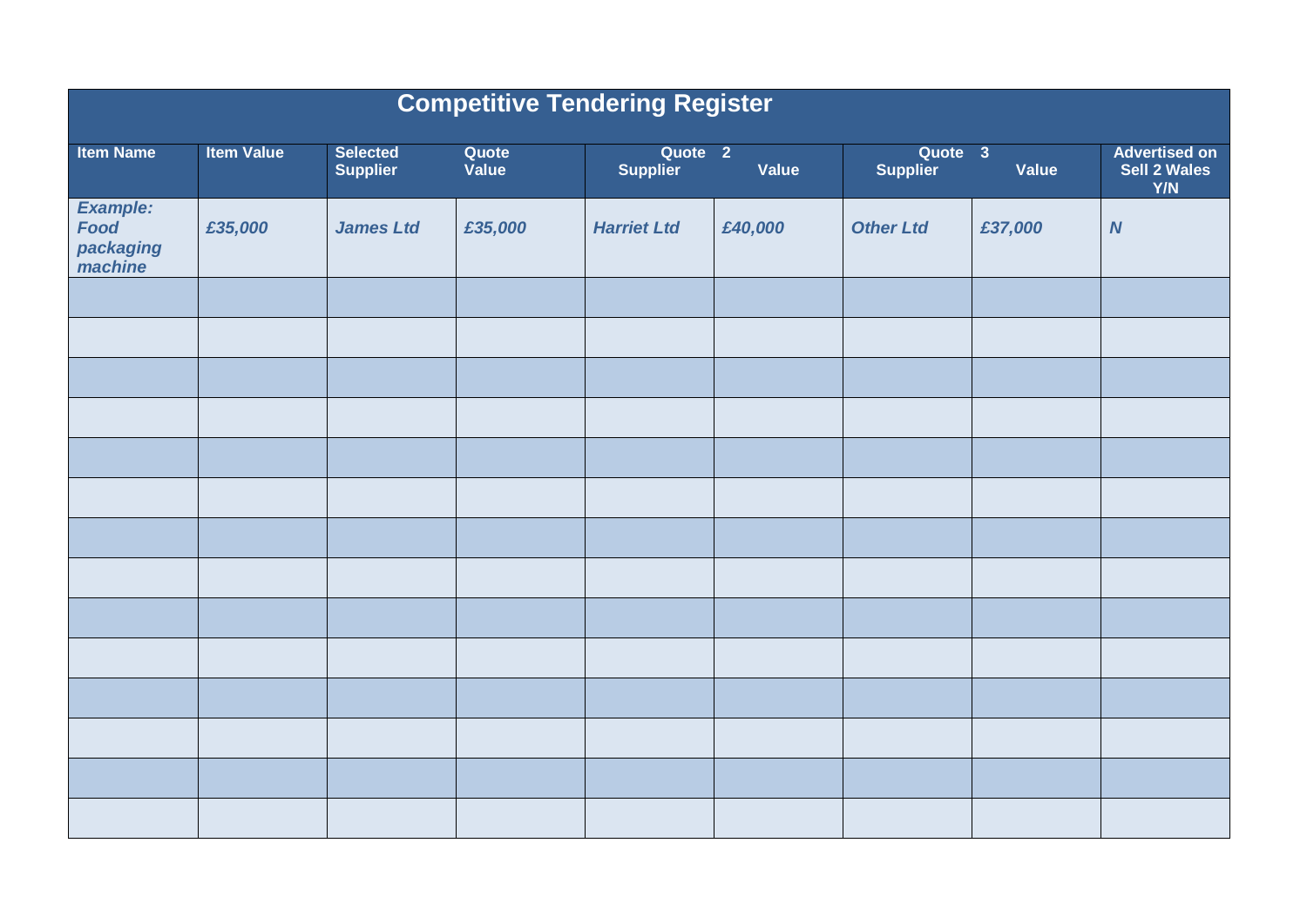**Number of quotes required: 3 Advertised on sell to Wales: No**

## **Competitive Tendering Record - Example**

## **Contract Specification: Food packaging machine**

|                                       |                                             | $\overline{2}$                                | 3                                             |
|---------------------------------------|---------------------------------------------|-----------------------------------------------|-----------------------------------------------|
| <b>Supplier name and</b>              | <b>James Ltd</b>                            | <b>Harriet Ltd</b>                            | <b>Other Ltd</b>                              |
| address                               | 1 The Lane                                  | 1 The Road                                    | 1 The street                                  |
|                                       | <b>Wales</b>                                | <b>Wales</b>                                  | <b>Wales</b>                                  |
| Date (and method)                     | <b>E-mailed standard specification and</b>  | <b>E-mailed specification and request for</b> | <b>E-mailed specification and request for</b> |
| contacted                             | request for quote on 01/01/2018 (see        | quote on 01/01/2018 (see attached e-          | quote on 01/01/2018 (see attached e-          |
|                                       | attached e-mail)                            | mail)                                         | mail)                                         |
| <b>Conflicts of Interest</b>          | <b>None</b>                                 | <b>None</b>                                   | Uncle works for Harriett LTD - see            |
|                                       |                                             |                                               | attached conflicts of interest register and   |
|                                       |                                             |                                               | mitigating action taken                       |
| Company<br><b>Registration Number</b> | 123456                                      | 123457                                        | 123458                                        |
| and VAT Number (if                    |                                             |                                               |                                               |
| applicable)                           |                                             |                                               |                                               |
| <b>Date Quote</b>                     | 10/01/2018 (see attached quote)             | 11/01/2018 (see attached quote)               | 09/01/2018 (see attached quote)               |
| <b>Received</b>                       |                                             |                                               |                                               |
|                                       |                                             |                                               |                                               |
| <b>Assessment Criteria</b>            | <b>Meets specification</b>                  | <b>Meets specification</b>                    | <b>Meets specification</b>                    |
|                                       | <b>Price</b>                                | <b>Price</b>                                  | <b>Price</b>                                  |
|                                       |                                             |                                               |                                               |
| <b>Cost Of Quote</b>                  | £35,000                                     | £40,000                                       | £37,000                                       |
|                                       |                                             |                                               |                                               |
|                                       |                                             |                                               |                                               |
| <b>Reason for</b>                     | <b>Met specification and Cheapest Quote</b> | Met specification but not cheapest Quote      | Met specification but not cheapest Quote      |
| <b>Selection/Rejection</b>            |                                             |                                               |                                               |
|                                       |                                             |                                               |                                               |
|                                       |                                             |                                               |                                               |
| <b>Date of Rejection</b>              | 01/02/2018                                  | 01/02/2018                                    | 01/02/2018                                    |
| <b>Selection letter</b>               |                                             |                                               |                                               |
|                                       |                                             |                                               |                                               |